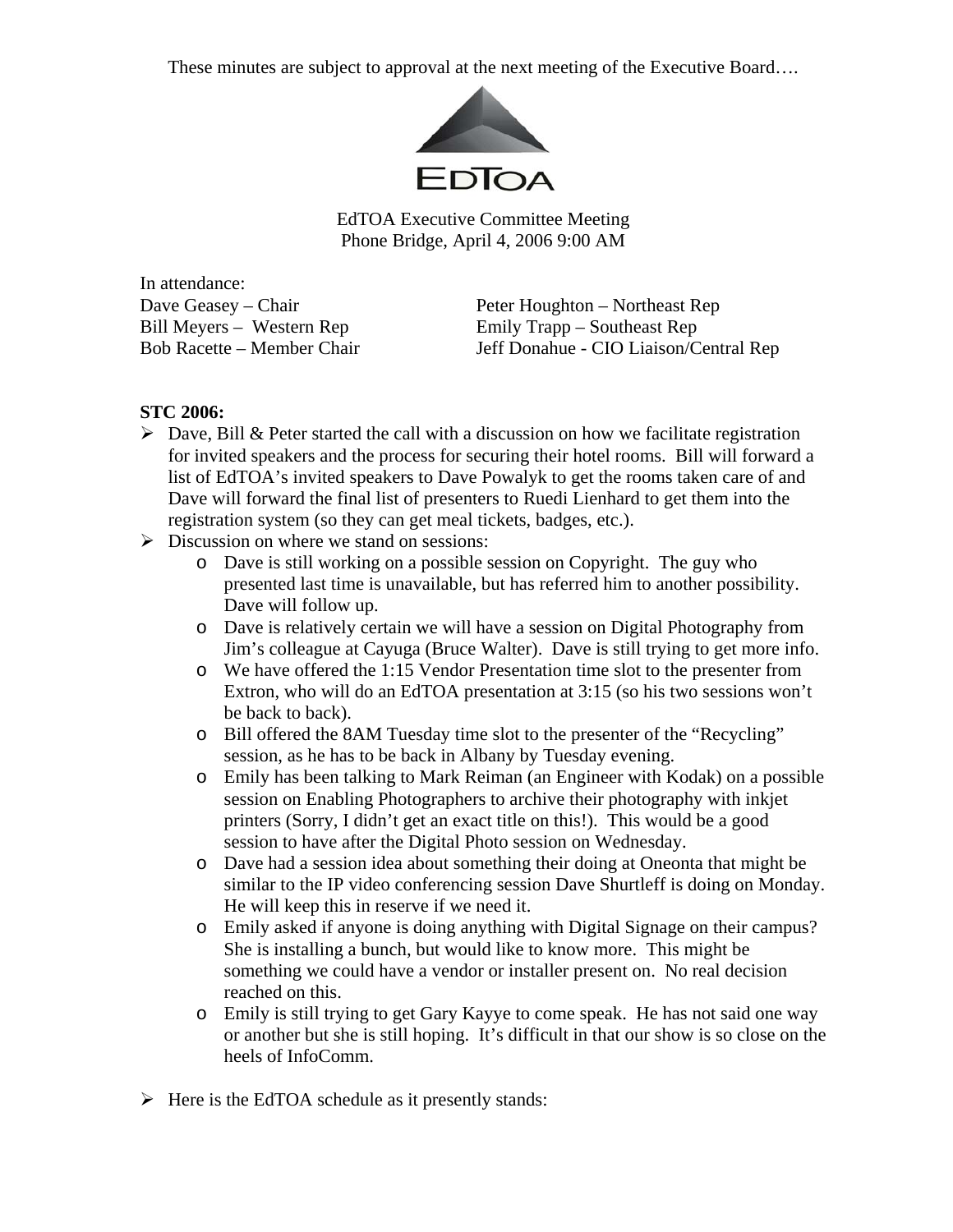| Monday:    |                         |                                                                                  |
|------------|-------------------------|----------------------------------------------------------------------------------|
| Session 1  | $10:15 - 11:00$<br>am   | General business meeting                                                         |
| Session 2  | $11:00 -$<br>$12:$ noon | General business meeting                                                         |
| Session 3  | $3:30 - 4:15$<br>pm     | IP Videoconferencing - David<br>Shurteiff                                        |
| Session 4  | $4:30 - 5:15$<br>pm     | Disaster Recovery - Derek Toten                                                  |
| Tuesday:   |                         |                                                                                  |
| Session 5  | $8:00 - 8:45$<br>am     | Recycle old Eq. -- Peter from<br>Waste Mgmt                                      |
| Session 6  | $11:00 - 12:00$         | Transition from VHS - Diane Biello                                               |
| Session 7  | $1:15 - 2:00$<br>pm     | Network Monitoring - Bill/Brad                                                   |
| Session 8  | $2:15 - 3:00$<br>pm     | Innovation of Classroom Design<br>(Jeff & Em)                                    |
| Session 9  | $3:15 - 4:00$<br>pm     | DVI/HDMI -- Roy from Extron                                                      |
|            |                         |                                                                                  |
| Wednesday: |                         |                                                                                  |
| Session 10 | $8:00 - 8:45$<br>am     | Eq. Security Roundtable                                                          |
| Session 11 | $9:00 - 9:45$<br>am     | Dig. Photo                                                                       |
| Session 12 | $10:15 - 11:00$<br>am   | Kodak - Enabling photographers to<br>use inkjet printing for archiving<br>photos |
| Session 13 | $11:15 - 12$<br>noon    | Gary Kayye or Copyright<br>session????                                           |

- $\triangleright$  Bill will forward a list to Dave P. of the following speakers to secure hotel rooms:
	- o Derek Toten (Sunday & Monday nights?)
	- o Diane Biello (Monday night?? Possible Vendor?)
	- o Unnamed Copyright lawyer (Tuesday night, if needed?)
	- o Roy from Extron (Monday night, if they don't make their own)

Please let Bill know if something changes in the above list (name change, etc.) or if they need a room on a different night, or more or less nights, etc.

Discussion followed on equipment loan from Apple for STC. We've borrowed iMacs to use as express stations for several years without incident (Bill has facilitated this). Now Apple has sent a contract for Bill to sign on behalf of the committee  $\&$  the Convention Center, guaranteeing the security of the equipment & protecting Apple from legal action resulting from this loan. No one thinks this is a good thing! The question came up on possible insurance riders to cover loss in case something does happen to the equipment. Bill mentioned his discussions with SUNY Fredonia, as they got a similar document in